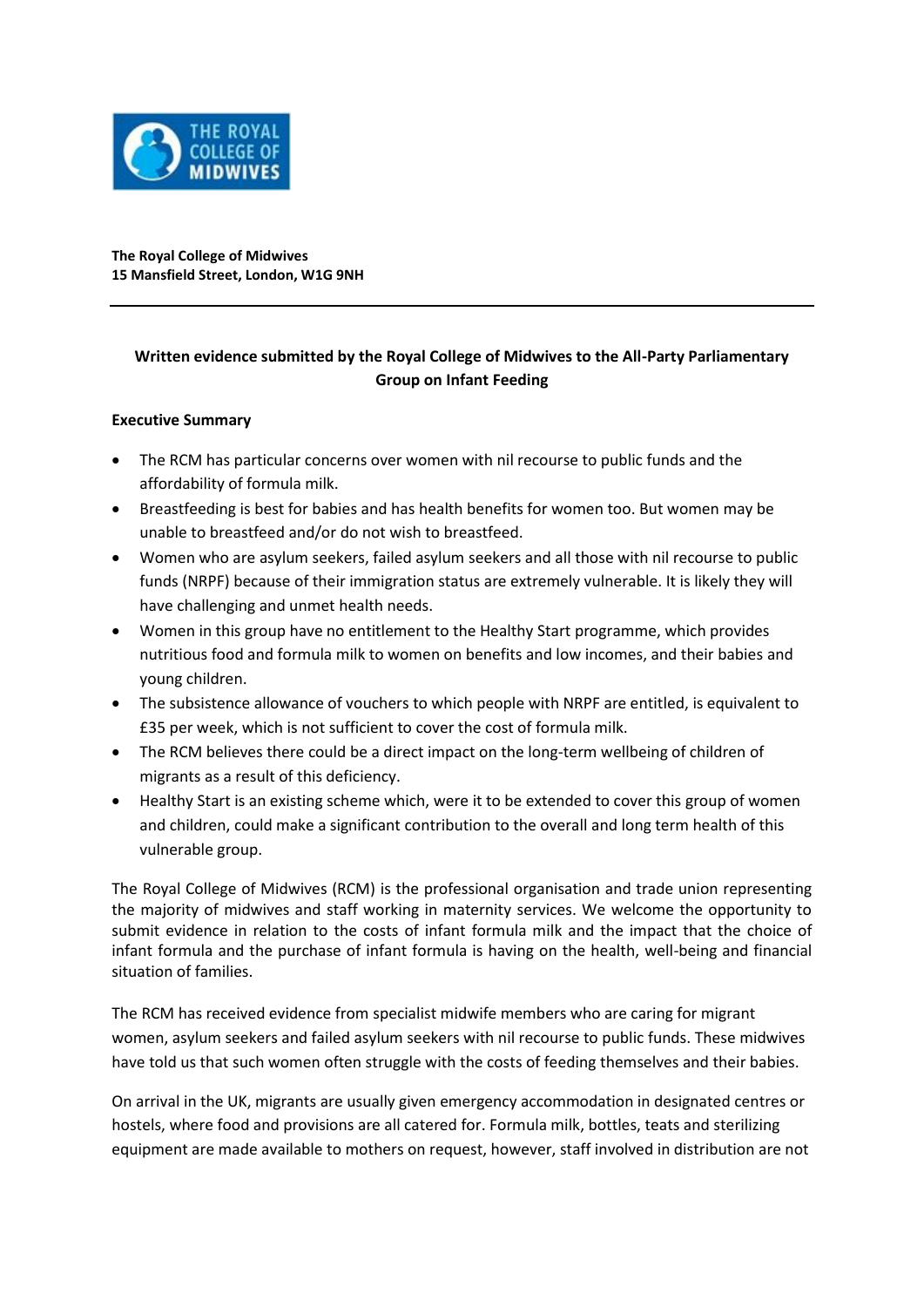necessarily qualified or tasked to advise mothers on infant feeding or the appropriate use of formula and safe ways to make up bottles.

Ideally, women in these circumstances would always breastfeed their babies and where possible this is always encouraged in line with World Health Organisation and Unicef guidance, which recommends exclusive breastfeeding until 6 months and up to 2 years and beyond with complementary and appropriate solid food<sup>1</sup>. However, many migrant women have had little or no antenatal care, may not fully understand the implications of formula feeding and other priorities and needs may be viewed as more important<sup>2</sup>. They may come from countries where breastfeeding is not encouraged and the evidence of its benefits can be unfamiliar. It is also the case that this group of women are at greater risk of HIV infection and that actual and perceived risk of infection will lead to the decision to give formula milk<sup>3</sup>.

A dependency can be created on formula milk that is not sustainable once the family leave the hostel centre because of specific government policies. A dispersal policy operates in the UK to allow the burden of accommodating newly arrived migrants to be shared across local authorities. Once rehoused in the community, the allocated subsistence allowance amounts to £35 per week, given in the form of vouchers. There is no eligibility to other benefits, including Healthy Start vouchers, and therefore these women miss out on the food, milk and vitamin supplements that this vital scheme provides.

This presents a risk to these women and their babies, should they need or choose to bottle feed. Without sufficient resources to meet the ongoing nutritional needs of their babies, midwife members have reported to us that women in their care have been found watering down formula feeds to make supplies last longer. Others have gone without food themselves to ensure their children are fed.

While foodbanks are an invaluable resource for families to turn to in times of need, formula milk is not distributed by these charitable organisations for reasons of reliable supply (dependent on donation) and consistent quality and brand<sup>4</sup>.

Furthermore, reports of have been received of mothers breastfeeding each other's babies and while shared feeding is culturally appropriate for some women, it is not always advisable in certain circumstances. The infectious disease status of these mothers may be unknown and no virology screening carried out.

1

 $1$  W rld Health Organisation. 2003. Global Strategy for Infant and Young Child Feeding.

 $^1$  Zoe Renton, Emily Hamblin, Keith Clements. May 2016. Delivering the Healthy Child Programme for young refugee and migrant children. National Children's Bureau.

 $^1$  The Migration Observatory. 2014. Health of Migrants in the UK: What Do We Know.

 $^{1}$  Baby Feeding Law Group UK. 2015. Information for Food Banks: Supporting pregnant women and families with infants.

<sup>&</sup>lt;sup>1</sup> Michael Marmot, Peter Goldblatt, Jessica Allen, et al. February 2010. Fairer Society Healthy Lives (The Marmot Review). orld Health Organisation. 2003. Global Strategy for Infant and Young Child Feeding.

 $2$  Zoe Renton, Emily Hamblin, Keith Clements. May 2016. Delivering the Healthy Child Programme for young refugee and migrant children. National Children's Bureau.

 $^3$  The Migration Observatory. 2014. Health of Migrants in the UK: What Do We Know.

<sup>&</sup>lt;sup>4</sup> Baby Feeding Law Group UK. 2015. Information for Food Banks: Supporting pregnant women and families with infants.